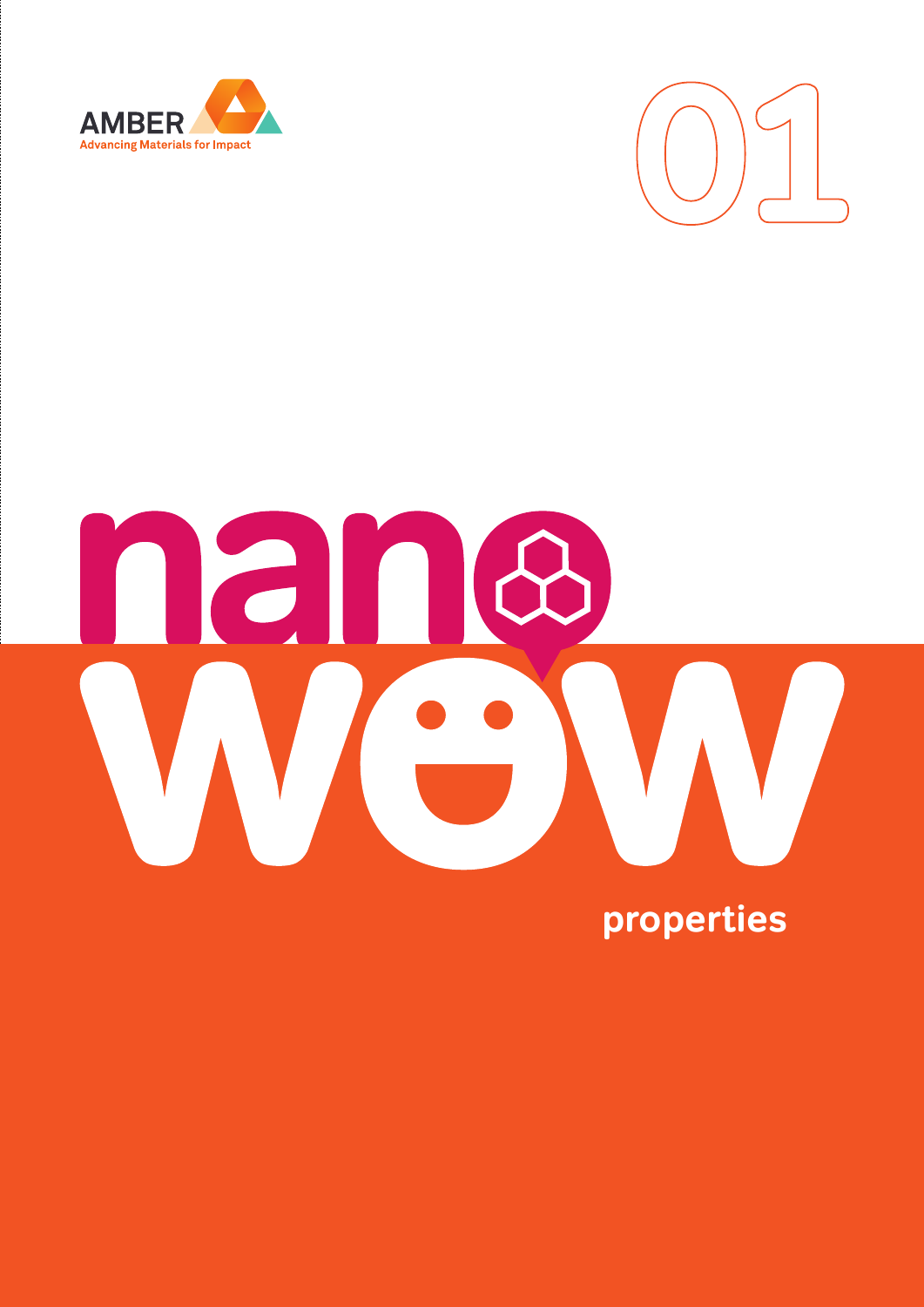

 It is really important that the children understand that the properties of materials can behave differently at the nanoscale. This is part of what makes nanoscience really exciting and enables it to open up a whole world of new possibilities. This is the reason why nanoscience is helping computers to become smaller and faster and it facilitates the development of new types of "smart" or "intelligent" materials. For the children to understand that the properties of materials behave differently on the nanoscale, they need to clearly understand what the word 'properties' means in relation to materials. This lesson has a PowerPoint presentation, worksheet and an activity.

# **ICT links**

**This is an interactive lesson that enables the children to explore the properties of everyday materials such as paper and fabric. It can be used in school or for homework** www.bbc. co.uk/bitesize/topics/zrssgk7/articles/ z9pgcdm

**This site is a really interesting exploration of materials and their properties. This is a great start for definitions of different properties and the start of a webquest.**  https://kids.britannica.com/kids/ article/materials/476293



#### **Science**

**Strand:** Materials **Strand Units: Properties and character**istics of materials, materials and change

#### **Maths**

**Strand:** Measures **Strand Unit:** Area

# **WALT**

- **Understand the word 'properties' in relation to materials**
- **Recognise different properties of everyday materials**
- **Investigate the properties of everyday materials**
- **Identify how materials are used and why different materials are chosen for different tasks**
- **Understand that the properties of materials behave differently at the nanoscale**

## **Teaching tips**

- The PowerPoint slides provided show images of different materials and can be used to generate discussion about the names of different materials, their histories and their uses.
- A discussion about the word 'Properties' and identifying the properties of everyday items in the classroom or home will prepare the children for the accompanying worksheet.
- The worksheet could be used as a means of assessment to ascertain if the children understand the idea that materials have different properties.
- Reinforce the key learning objectives when conducting activities.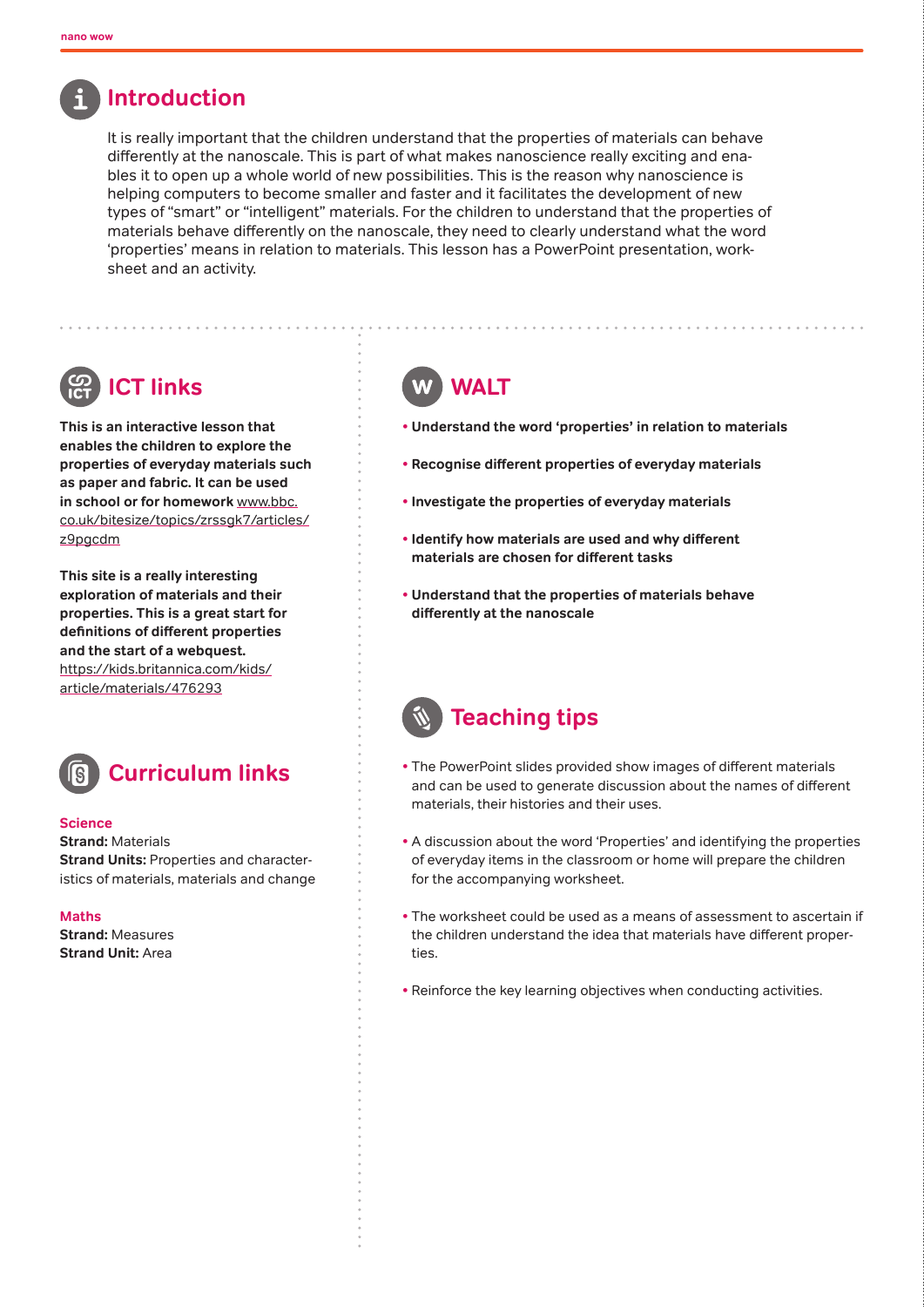# **Journal suggestions**

- Make a list of 4 items in your bedroom/ classroom/kitchen and identify their properties.
- Look at a picture of a raw egg. Identify the properties of the raw egg.
- In your journal describe different ways of cooking an egg and how the properties of the egg change when it is cooked.

**What is your mobile phone made out of? Watch Video 1 on Properties and make a list of the different materials and their properties.** 

## **Background information**

### **Definition of 'Properties': Qualities or traits that belong to things.**

Learning to understand how the properties of materials behave on the nanoscale and how we might be able to use these new materials to solve problems and explore our world is what nanoscience is all about.

**Properties on the Nanoscale** Nanoscientists have discovered that when they break materials down to nanoscale pieces, the properties of those materials, as we know them, can change or behave very differently.

#### **Examples**

- A nano size piece of gold is not the gold colour we are familiar with – it can appear red!
- Flour (for baking) is not very flammable in large amounts, however in dust form it can become an explosive!
- A drop of water on the nano scale (about 5 nanometres across) does not begin to boil at 100ºC but at 95.9ºC.
- Large zinc oxide particles appear white, while at the nanoscale they are clear. This property is used in new clear suncreams.
- Aluminum is the shiny pliable metal which is used for soft drink cans. At the nanoscale, tiny particles of aluminum are extremely reactive and will explode!

We can start to understand the properties of materials at the nanoscale by looking at the properties of materials all around us. Take a tree for example. There are numerous different products we make from wood, from flooring and tables, which have one set of properties, down to paper and tissue paper, which are very different. The materials these products are made from have very different properties and therefore have very different applications. Materials scientists study the properties of materials, their applications, and also manufacturing processes we use to make different products. We apply the same thinking to tiny nanoscale materials – which can have very different properties to those we might expect.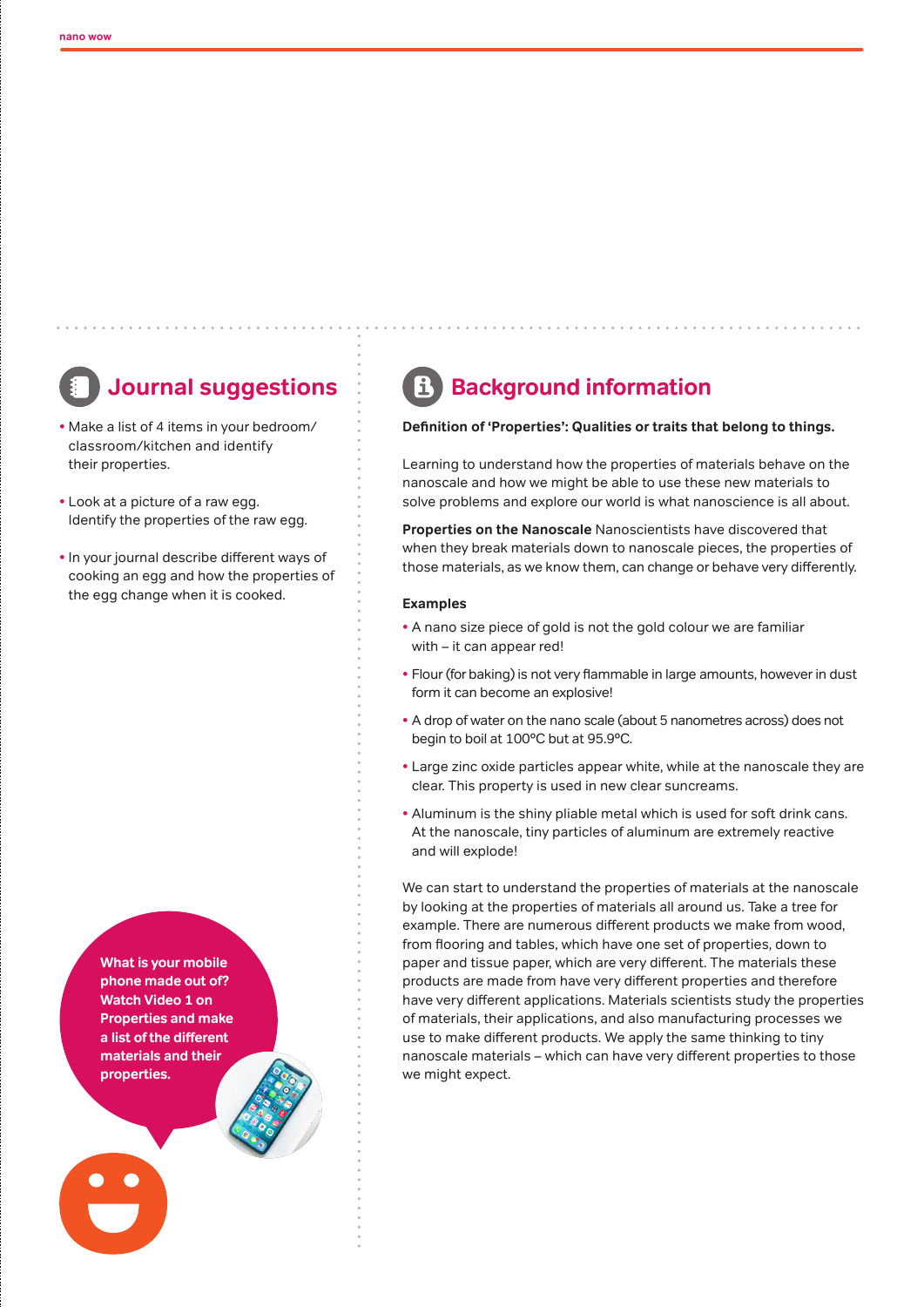## **Trigger questions**



# **Trigger questions**

These can be used during the PowerPoint presentation to promote a more in-depth discussion on properties.

**What are the properties of your school jumper/your pencil / a drinking glass?**

| Is it flexible?    |
|--------------------|
| Is it absorbent?   |
| Is it transparent? |
| Is it magnetic?    |
| Is it strong?      |
| Is it hard?        |
| What colour is it? |
|                    |

**Does it conduct electricity?** (Optional: Subject to materials available)